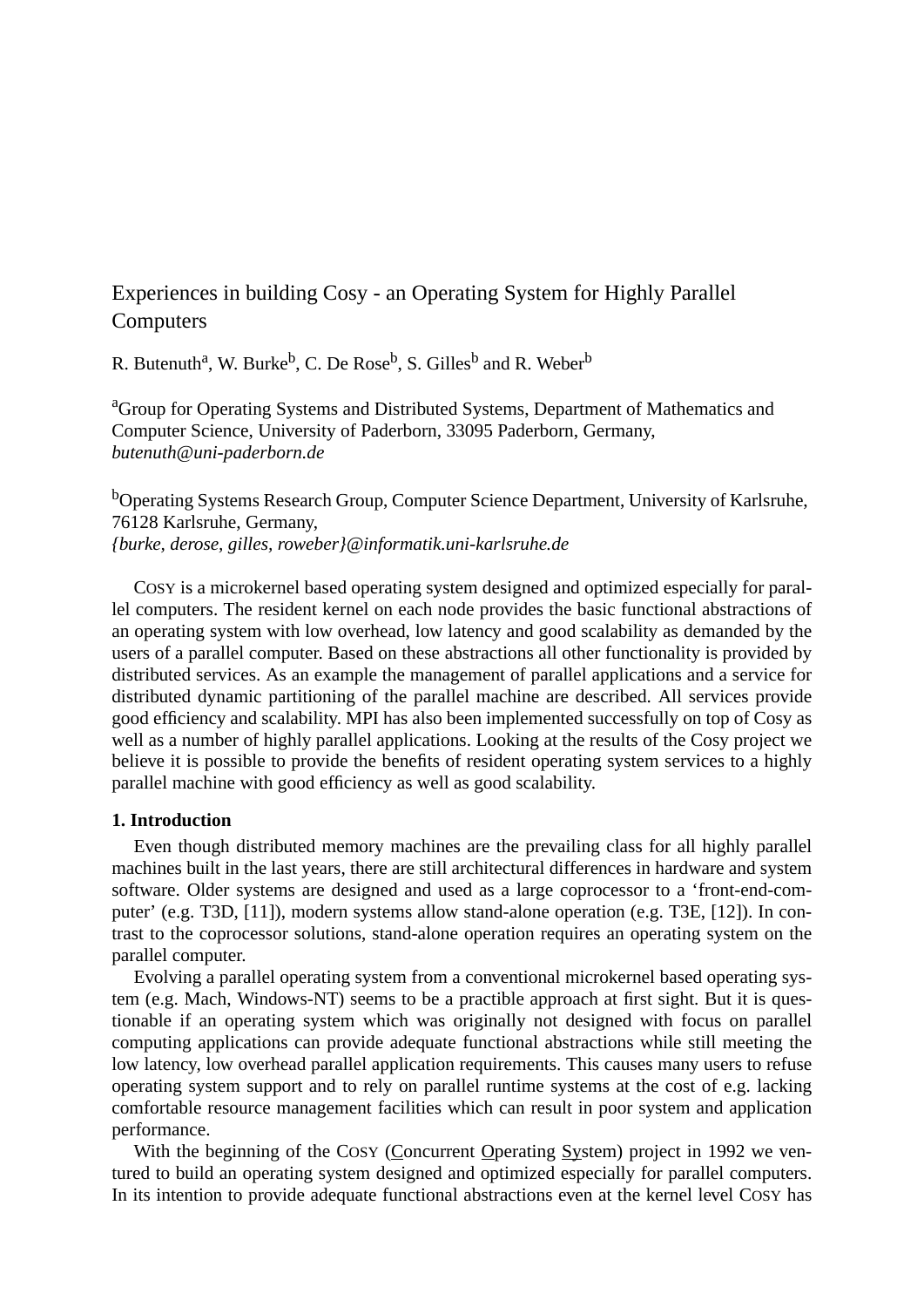similarities to other projects like e.g. the PEACE Operating System [13]. Apart from this, COSY has a strong focus on providing appropriate system services to ease the work of application programmers and users of parallel computers. It offers autonomous operation, dynamic multiprogramming (time- and space-sharing) and dedicated communication primitives. Additionally COSY provides support for automatic scheduling (partitioning and mapping) of parallel programs. All that is achieved with good scalability, i.e. even hundreds of processors can be supported efficiently. Currently, the kernel is implemented on two multicomputer platforms: the PowerPC-based Parsytec-PowerXplorer and the Transputer-based Parsytec MC, SC and GC family with up to 1024 computing nodes.

## **2. Kernel**

The COSY kernel supports a small set of kernel objects that provide the abstractions needed by servers (which implement all other functionality of COSY) and application programs. It is the only part of the operating system that is guaranteed to be installed on every node of the parallel computer. Interaction across node boundaries is achieved by remote invocation of the kernel object methods, which makes all objects transparently accessible, local and remote.

The seven object types implemented by the COSY kernel (Figure 1) satisfy the basic requirements for system services and management issues. As an anchor to the objects on each node, there is the root object *kernel* with its predefined identification. The kernel can be used to look up node-specific attributes like the system time or the idle process id, but it is also a container object for memory *segments* and *address spaces*. A segment represents a chunk of physical memory which can be made accessible in an arbitrary number of address spaces by creating *mappings* into them.





Address spaces serve two purposes. First of all, they represent memory as it is seen by *processes*. The separation of processes and address spaces facilitates a lightweight and efficient process implementation, including the possibility of building process groups. Multiple processes can be created in the same address space, sharing all their data. Consequently, address spaces are also container objects.

Apart from processes, an address space may contain *numlocks* and *channels.* Numlocks are generalized semaphores and can be used for process synchronization, e.g. to implement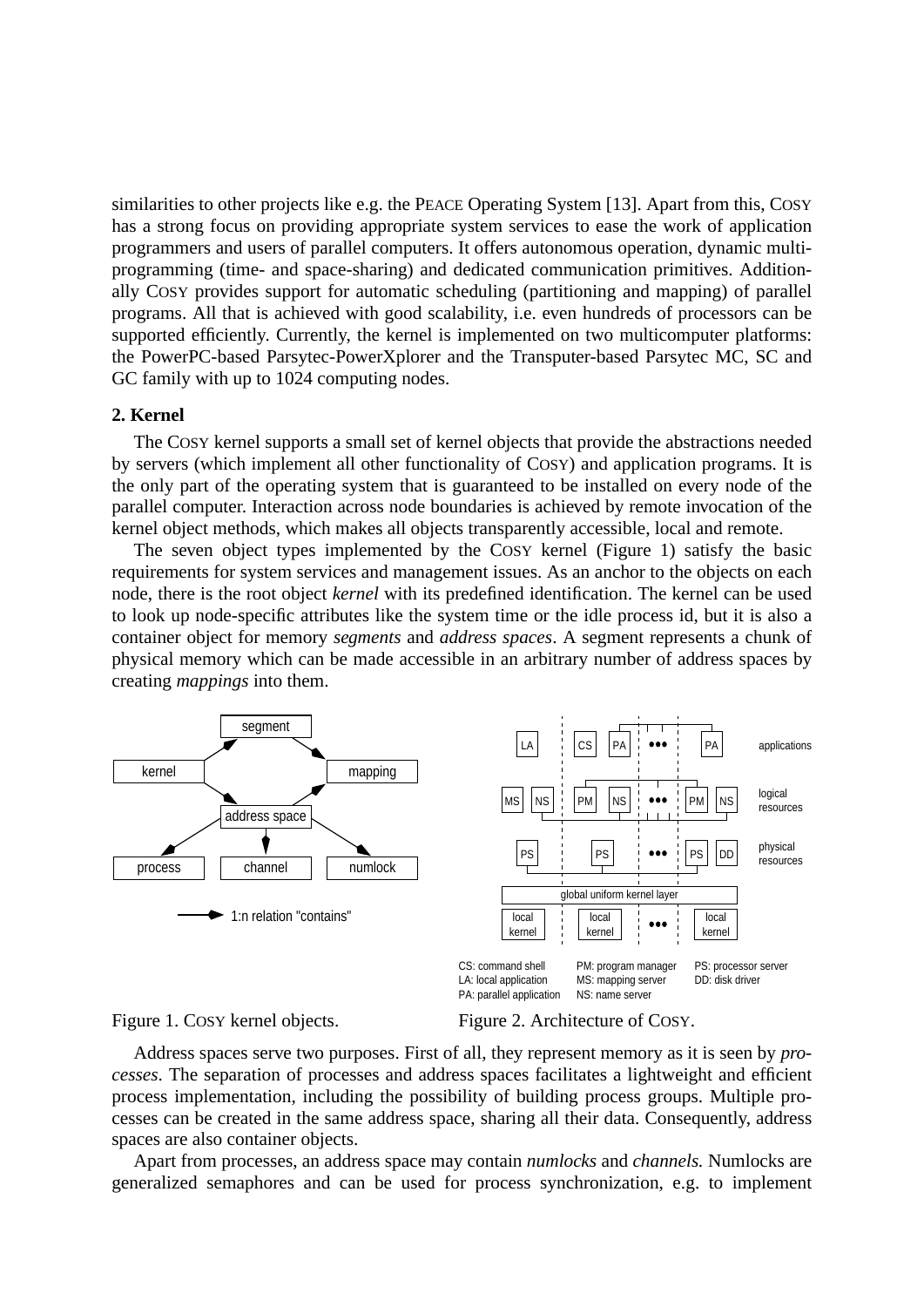atomic operations on shared data. Channels are the means of inter-process communication in COSY. Unlike in programming environments like PVM or MPI ([1], [9]), messages are not sent to processes, but to channels. This indirection allows to build dynamic client/server systems, where servers can be replicated or replaced unnoticed by the clients, since the request channel does not change. The fact that channels and numlocks are contained in an address space does not impose any restrictions on their use. They can be accessed across address space as well as node boundaries.

In COSY, channels provide *send* and *receive* operations in three kinds: *synchronous*, *asynchronous*, and *polling*. Another mode, *interrupting*, is currently under development. Senders and receivers select the kind of operation to be used by calling the appropriate communication method. In client/server systems, clients can send requests synchronously as well as asynchronously, while servers can receive them synchronously as well as polling or, in the future, by interrupt upon arrival. The implementation of channels in the kernel requires only a few internal methods to be implemented for any kind of send or receive operation. Adding new flavors of communication operations is therefore rather simple, and a new operation, e.g. an interrupting receive, can be used immediately with any complementary operation already implemented.

The design of the kernel turned out to be very flexible when the original implementation was ported from the Transputer-based Parsytec MC, SC, GC multicomputer family to the PowerPC-based Parsytec PowerXplorer architecture [15]. Without changes to the kernel interface, the MMU available on PowerPCs allows fine-grained control of the memory layout by setting the base addresses of mappings. This feature enables applications to map shared memory segments to the same base address in all address spaces. Memory protection is also supported on PowerPCs, where the read-only property can be set for segments as well as for mappings.

On a PowerPC 601 with 80 MHz, the latency for local communication is 19 μs, including two context switches. For communication to a neighbor node on a Parsytec PowerXplorer, the latency rises to 466 μs, due to the limited capabilities of this machine's communication hardware<sup>1</sup>. The corresponding values on a T805 Transputer-based System running with 33MHz, are a latency of 119 μs for local communication and 195 μs for next neighbour communication.

## **3. Servers**

A resident kernel, as described in the last section, serves as the base for dynamic multiprogramming on every node of the parallel machine. Many different programs, separated from each other by protected environments, may be executed concurrently on the same node. This enables applications to share a processor in time, which has been shown to be advantageous for particular workloads [14]. Furthermore it permits the realization of some important classes of message passing applications like task farming and client-server systems, which was a main reason for incorporating dynamic process control in MPI-2 [10]. Besides these advantages, the resident kernel allows the implementation of a wide range of system services needed by many applications. This is accomplished by resident server processes existing independently from and concurrently with user applications on the same node. In this way the benefits of clientserver computing can be used and the potential bottleneck of a single host computer, that pro-

<sup>1.</sup> The PowerXplorer uses a T805 Transputer (33 MHz) as communication Coprocessor.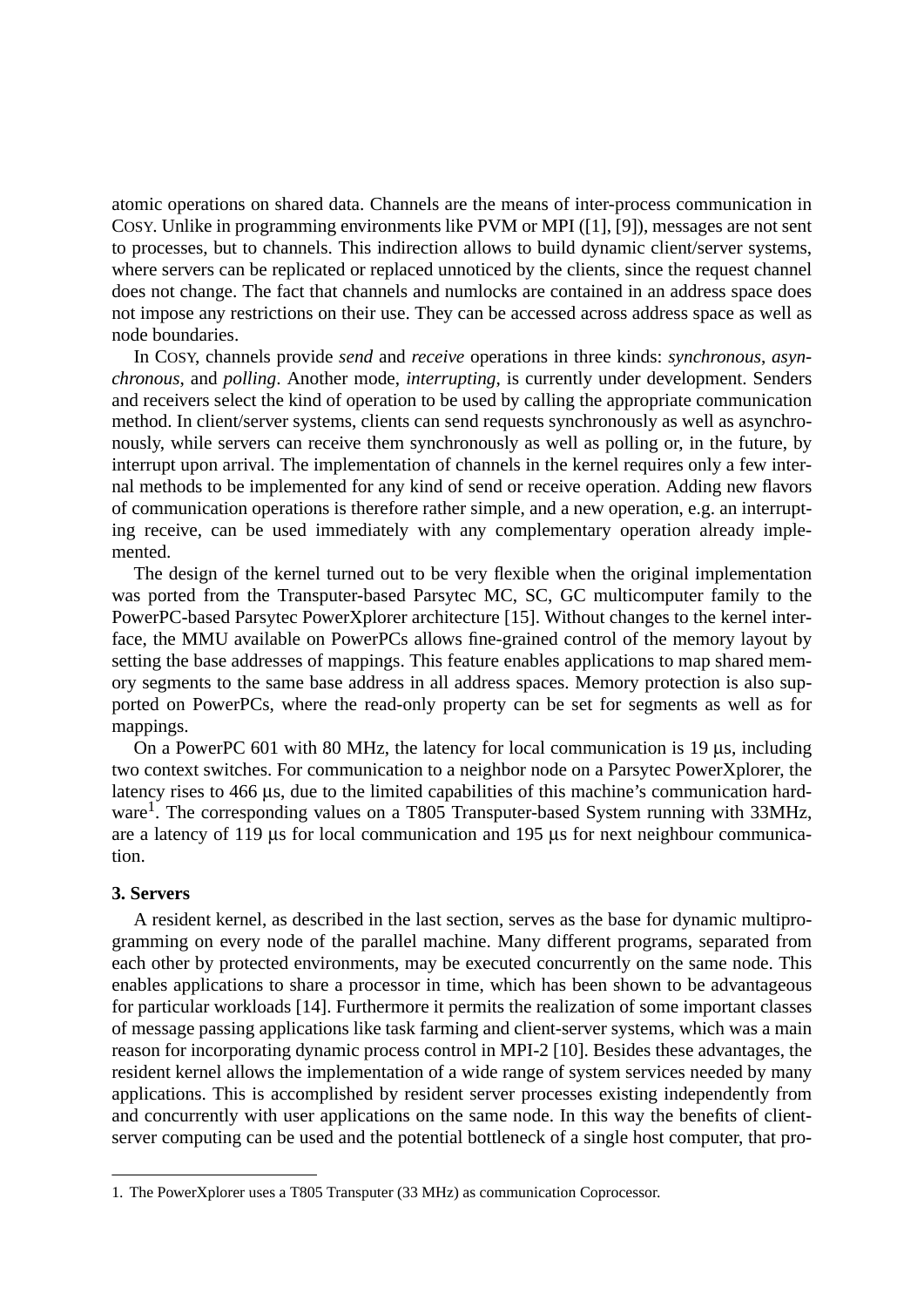vides the needed operating system functionality as a central management station to all the nodes of the parallel machine, can be avoided.

Because the services are used in a highly parallel environment they must be scalable, too. One way to support scalability is to provide a service by several server processes which are distributed over the parallel machine (Figure 2). The server processes of a particular service may be replicated on several nodes to increase performance. The level of replication is tunable according to the specific requirements of the given parallel system.

The services, which are offered to the user in form of simple interface functions, provide various kinds of operating system functionality. One service provides comfortable group communication that can be used to multicast data to several channels or to collect data which is combined to a single result (see [3]). Another service, implemented by a server process on every node, is responsible for monitoring the processor and link utilization. The monitoring information is used for a graphical monitoring tool as well as for the mapping server.

## **3.1 Program management**

Creation and management of programs, i.e. processes and their environment (address space, code, data, stack and heap), is the task of another service, the program management. The management supports the joint creation of an arbitrary number of processes on any number of processors provided that the processes execute the same code. Distribution of the code, and of arguments that are identical for all programs, is performed by the multicast channels mentioned above. Using code sharing memory consumption and creation time is reduced for programs executing the same code on the same processor. A comparison with measurements performed in Parix [2] emphasizes the efficiency and the scalability of our solution (Figure 3)





The program management supports the dynamic creation of additional programs and of processes in an already existing environment at run time. After program termination, processes and their environment are removed automatically.

The parallelism in COSY applications has to be described explicitly. To make description and configuration of parallel applications, consisting of any number of processes and channels, easier for the user a configuration scheme for parallel programs was developed. The components needed for the execution of a parallel application are extracted from a configuration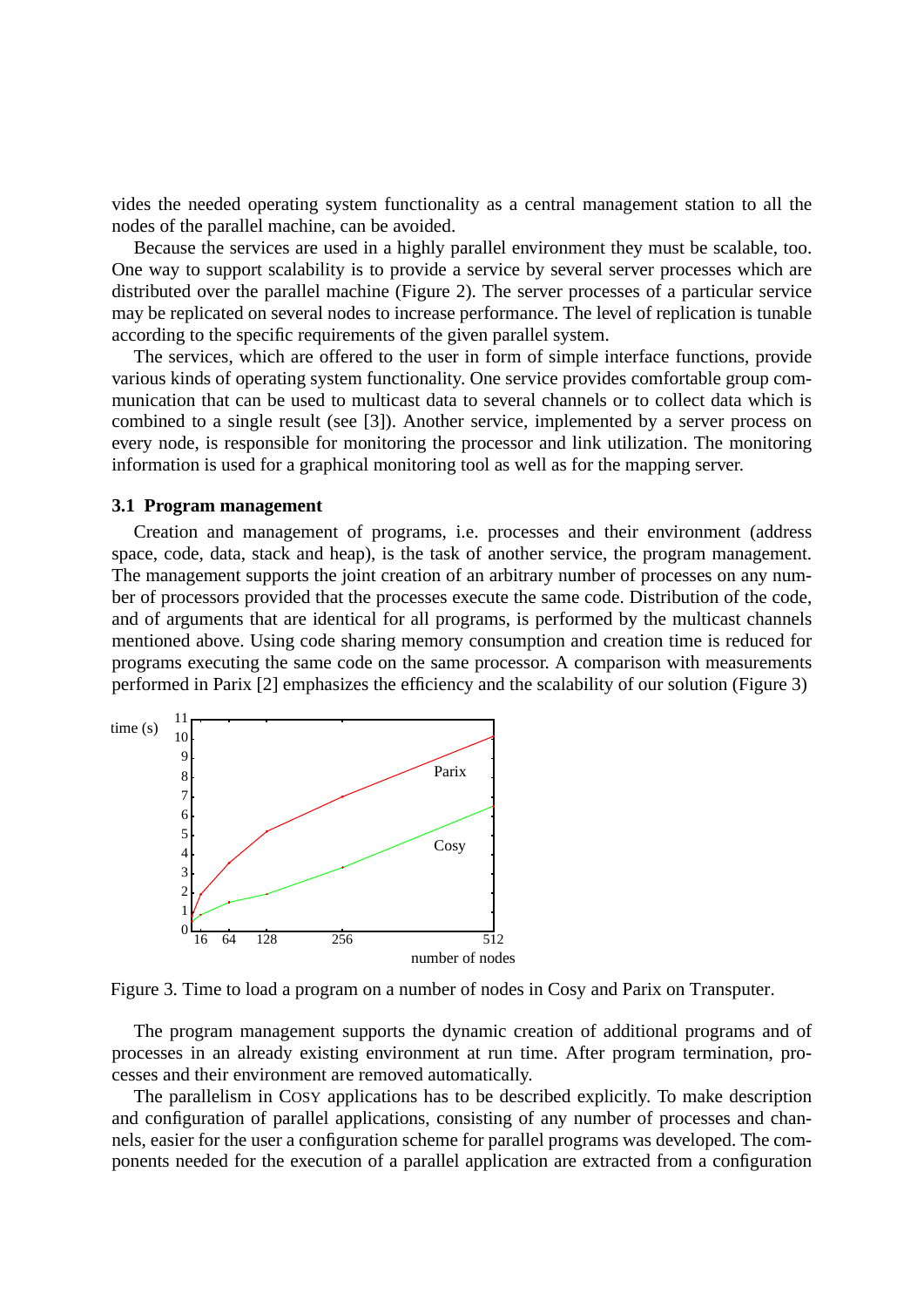description. Every component of the parallel program is installed on the parallel machine and removed after execution of the parallel application.

Mapping of parallel applications can be performed manually by the programmer or automatically by a mapping server. The interaction structure of a parallel application, extracted from the configuration description and described as weighted process interaction graph, is passed to this server. The server maintains all graphs in a queue and maps them as soon as enough resources are available. The mapping server may contain various mapping functions, which can be switched at run time.

#### **3.2 Processor management**

A processor server is responsible for automatically and dynamically shaping and allocating processor partitions of suitable size to the parallel applications, allowing a better utilization of the resources than a static partitioning of the machine. This processor management service [7] is implemented in a distributed way avoiding bottlenecks and resulting in better scalability than centralized management schemes (e.g. the machine-manager in [6]).

One of the implemented distributed algorithms is based on the principle of leaking water. From an origin point an amount of water leaks and flows in the directions where it does not encounter any resistance. An important factor is that the leaking water exhibits cohesion, which keeps the diameter of the resulting puddle as small as possible (Figure  $4(a)$ ). In the case of a distributed processor allocation, the number of processors to be allocated is represented by the amount of leaking water, the already allocated processors in the mesh by the resistance areas and the final area formed by the allocated processors corresponds to the resulting puddle.

Figure 4(b) exemplifies the execution of a 4-processor request. After an origin point is found (Figure 4(b1)) the possible flowing directions are determined and the remaining load is distributed (Figure 4(b2,3)). This procedure is repeated recursively until all load is allocated. Figure 4(b4) presents the processor mesh after the allocation operation. The essential feature of this algorithm is its free-form allocation strategy, i.e. partitions are no longer restricted to rectangles, but may have an arbitrary shape. This gives the managing component more flexibility to find a partition of suitable size and results in less fragmentation (internal and external). The size of the allocated partitions may also be changed during execution time, allowing a parallel application to dynamically adapt its partition to the current processor demand.



Figure 4. Leak algorithm.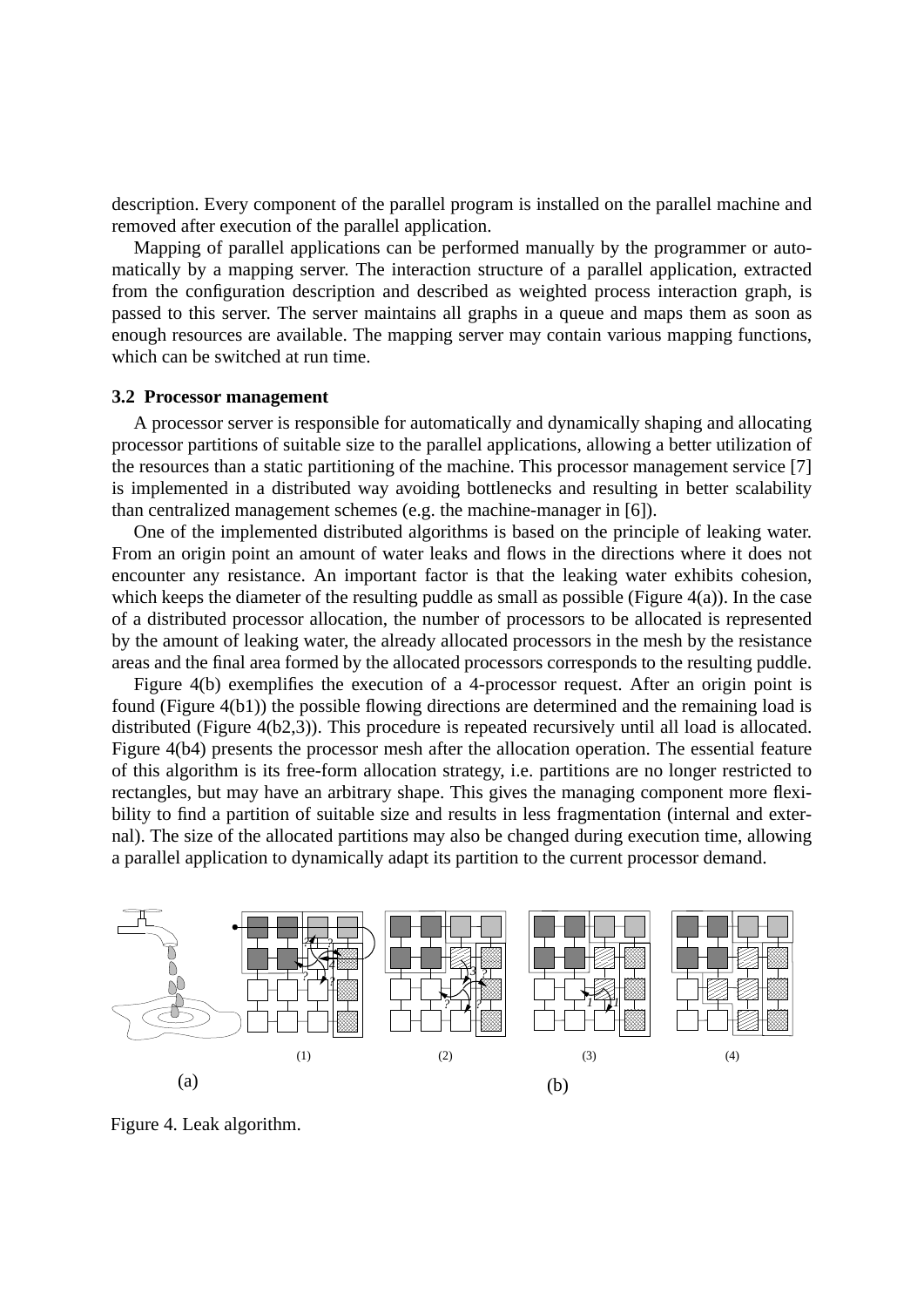Figure 5 presents the results obtained with the Leak partitioning algorithm in relation to the managed workload. The different workloads are obtained with a gradual increase in the requested mean partition size in a 8x8 mesh. It is possible to observe that the processor utilization remains high with a constant external fragmentation, in spite of a significant increase in the mean partition size. This shows the algorithm's capacity to manage free areas among allocated partitions (or to avoid the creation of such areas). This is achieved with the flexibility of the free-form partitions what on the other hand may result in partitions with a larger diameter than the regular ones (structure preserving [8]). The third curve (partition diameter) shows this effect. The 17% mean increase can be considered acceptable for the overall improvements.



Figure 5. Behavior of a distributed management scheme with different workloads.

Figure 6. Transmission rates, native Cosy vs. MPICH on COSY on Transputer.

The obtained results with distributed management schemes showed that this approach permits a greater parallelization of the management operations, resulting in a better relation between the quality of the results and the time needed to solve the problem, allowing more complex policies to be used in a problem that must be solved at run-time.

#### **4. MPI**

Though it is possible to write application programs in standard-C extended by COSY system calls, a further step has been made by adapting MPICH [5] to COSY, a portable implementation of MPI. The COSY model of communication and the MPI counterpart are very different in the way they handle and deliver messages and the kind of protocols they use. Especially the nonblocking communication operations in MPI made it necessary to implement two special COSY processes per node: a send- and a receive-device process which handle queues with unexpected messages or pending communication requests. The MPI-application processes and the send-/receive-devices can access the queues which are located in a shared memory segment through a locking protocol.

The additional overhead of this straightforward implementation of MPICH on top of COSY compared to native COSY is a factor of 4 in message startup-time for nonlocal communication on a Transputer system. The resulting throughput graph is shown in Figure 6. A significant improvement is expected by using the interrupting receive operation in COSY (currently under development) which will make the send-/receive-device processes unnecessary. Then non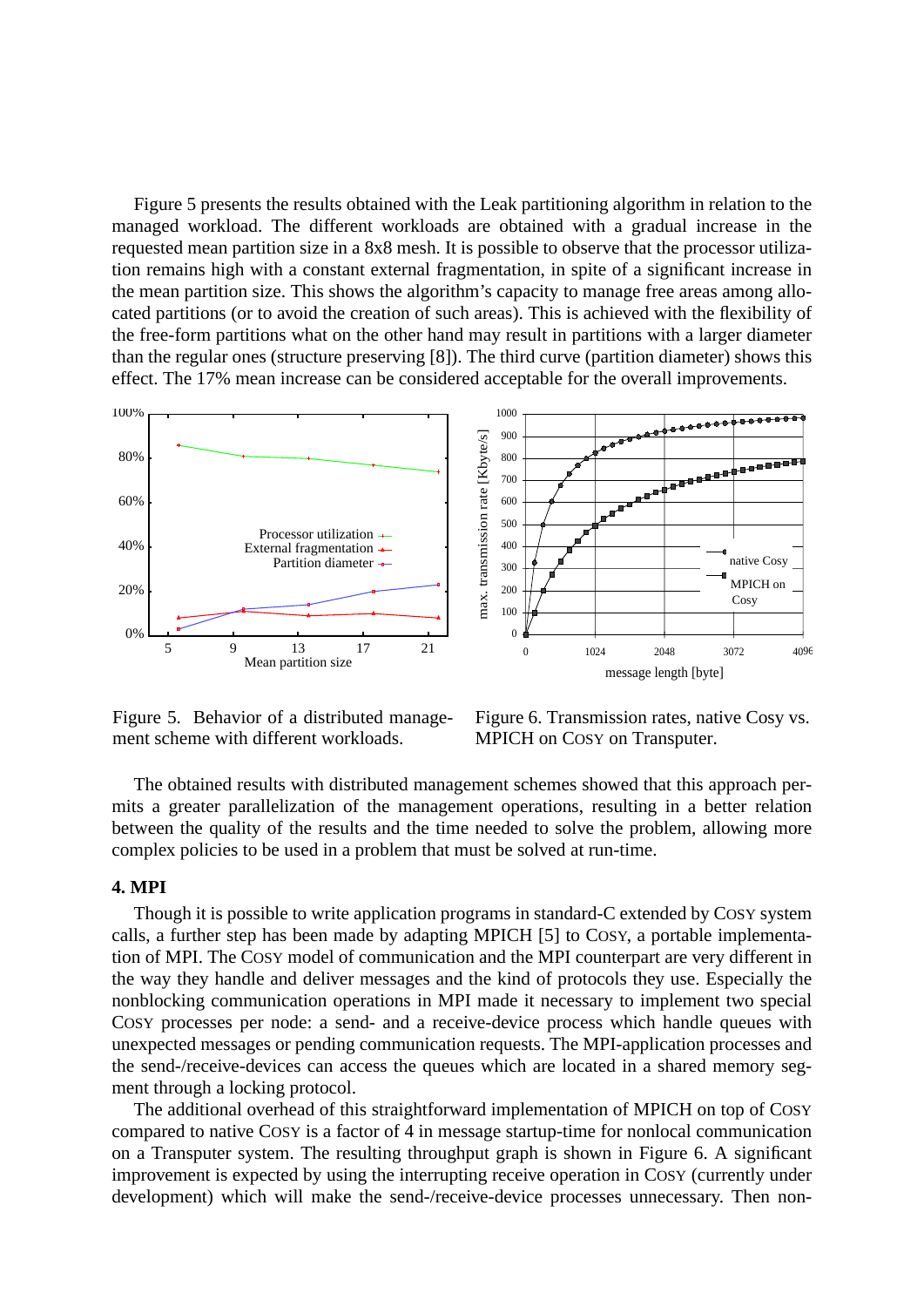blocking MPI-communication will be implemented by invoking an interrupt handling routine on the arrival of an unexpected message or a pending receive request. Furthermore, with respect to the single-sided communication primitives proposed by the MPI-2 standard draft, we believe the interrupting receive operation to be of key importance for an efficient implementation of MPI-2 on top of COSY. Additional features of MPI-2 such as dynamic process creation and deletion are already supported by the COSY program management service as already mentioned in section 3.1. To further improve overall communication performance certain low-level communication protocols (e.g. sliding window protocol) are currently under investigation.

## **5. Conclusions**

From its start in 1992 COSY has been developed into a stable operating system. The portability has been shown by porting it to the PowerPC architecture without changing the programming interface. Various applications that have been implemented on top of COSY, e.g. a heat flow simulation and a molecular dynamics simulation [4] proved its efficiency and good scalability. Developers and applications have shown to benefit from the functional abstractions and services that COSY provides, e.g. multicast channels, trying and asynchronous communication primitives, dynamic process creation and payload monitoring. The COSY kernel and system services have been shown to scale up to at least 1024 processing nodes. All in all we believe that COSY has shown the benefits of an operating system specially designed for highly parallel computers.

#### **References**

- 1. O. A. McBryan: "An Overview of Message Passing Environments", *Parallel Computing, vol. 20, pp. 417-444, 1994*.
- 2. A. Bachem, T. Meis, K. Nagel, M. Riemeyer, M. Wottawa: "Programming, Porting and Performance Tests on a 1024-processor Transputercluster", in R. Grebe (ed.), *Transputer Applications and Systems '93*, *pp. 1068–1075, Aachen, 1993*.
- 3. R. Butenuth, H.-U. Heiss: "Scalable Group Communication in Networks with Arbitrary Topology", *2. GI/ITG-Workshop "Development and Management of Distributed Applications", Dortmund, 9.-10. October 1995 (in German)*.
- 4. R. Butenuth, H.-U. Heiss: "Highly Parallel Molecular Dynamics Simulation"*, will appear in High Performance Computing '97 (HPC), April 6-10, 1997, Atlanta, USA*
- 5. W. Cropp, E. Lusk: "MPICH ADI Implementation Reference Manual", Argonne National Laboratory, *August 23, 1995.*
- 6. J. Gehring, F. Ramme: "Architecture-Independent Request-Scheduling with Tight Waiting-Time Estimations", *Proceedings IEEE IPPS'96 Workshop on Job Scheduling Strategies for Parallel Processing, Hawaii, pp 41-54*.
- 7. H.-U Heiss: "Dynamic Partitioning of Large Scale Multicomputer Systems", *Proceedings of the Conference on Massively Parallel Computing Systems (MPCS'94)*, *Ischia, 2.- 6. Mai, 1994*.
- 8. H.-U Heiss: "Processor Allocation in Parallel Machines" BI-Verlag Mannheim, Reihe Informatik Band 98, *1994 (in German).*